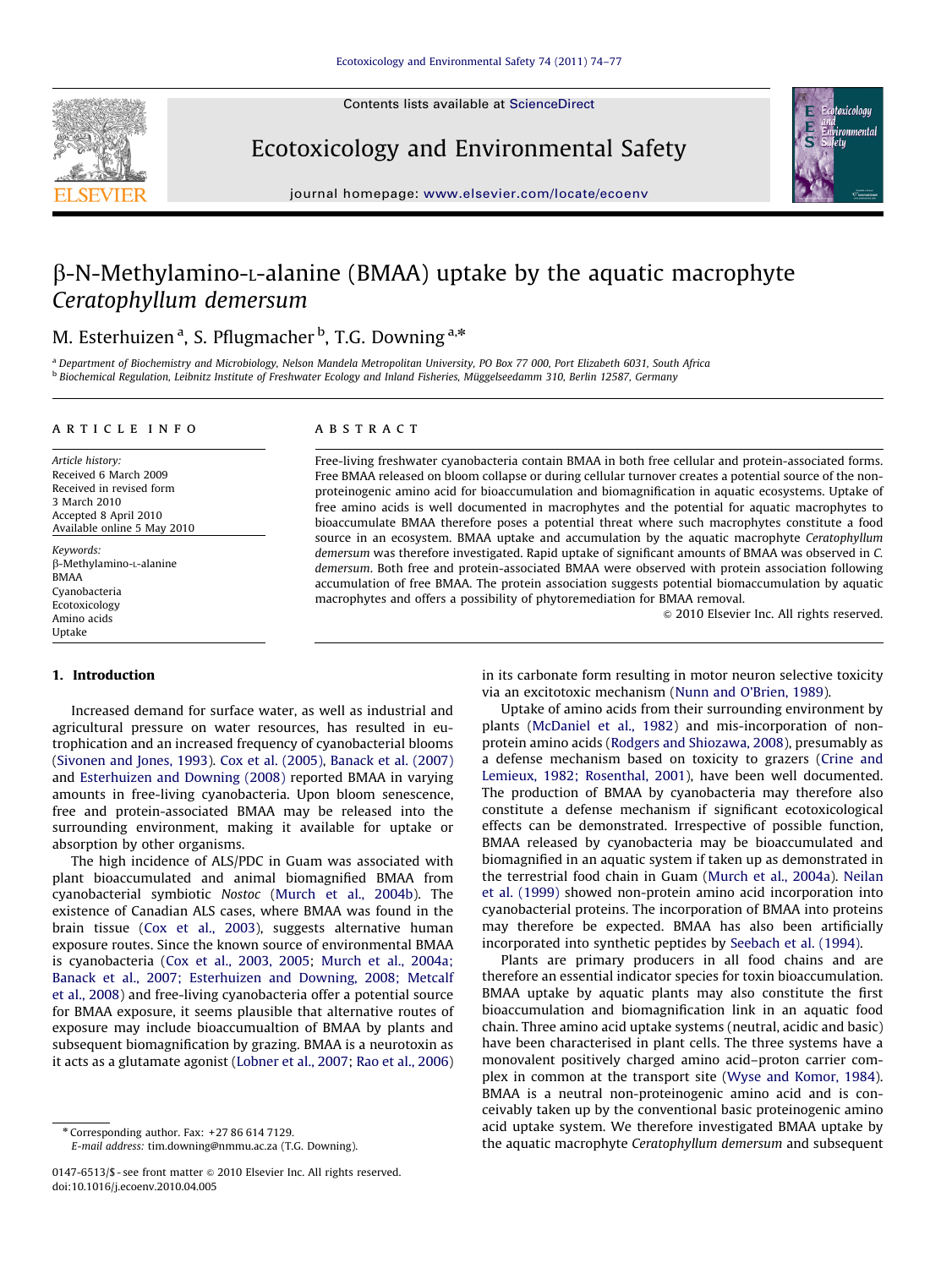accumulation and distribution between free and protein-associated BMAA in C. demersum.

## 2. Methods and materials

The aquatic macrophyte C. demersum was selected for exposure as it occurs widely in nutrient-rich freshwater in tropic and temperate regions and as a submerged macrophyte would have maximum exposure to BMAA. C. demersum was purchased from Aqua Global (Dr. Jander & Co. OHG, Seefeld, Germany) and cultured for 3 days in a synthetic medium (Provasoli) mimicking its natural environment [\(Pflugmacher et al., 2006](#page-3-0)). The medium acts as a buffer and supplies essential nutrients needed for growth. The synthetic medium consists of deionized water containing CaCl<sub>2</sub> [0.2 g L<sup>-1</sup>], NaHCO<sub>3</sub> [0.103 g L<sup>-1</sup>] and sea salt  $[0.1 g L<sup>-1</sup>]$  (aquarium water). Plants were maintained at a constant temperature of 23 °C (  $\pm$  1 °C), irradiance of 12  $\mu$ E m<sup>-2</sup> s<sup>-1</sup> provided by plant growth lamps (HQL) and a photoperiod of 14:10 hours. All chemicals used were purchased from Sigma Aldrich A.R.

#### 2.1. BMAA exposure

Filter sterilized aquarium water  $(0.2 \mu m, G$ H Polypro from Pall Corporation) containing BMAA (Sigma–Aldrich, L-BMAA hydrochloride B-107) at 0.5, 1, 5, 50 or 100  $\mu$ g L<sup>-1</sup> were prepared as exposure media. The levels selected reflect the potential free BMAA levels released upon bloom senescence based on published intracellular unbound BMAA amounts per gram biomass for a range of cyanobacteria [\(Cox et al., 2005; Banack et al., 2007; Esterhuizen and Downing,](#page-2-0) [2008\)](#page-2-0). C. demersum sections (approximately 3 cm in length) were washed 4 times with distilled water to remove contaminants prior to exposure to BMAA (in quintuplicate) for 24 h, being the shortest time period over which sufficient BMAA was taken up based on trial experiments. Replicates were incubated separately, each in 100 ml of exposure media. Controls consisted of BMAA in aquarium water omitting C. demersum as well as C. demersum in aquarium water omitting BMAA, to ensure that no endogenous BMAA was present and to investigate the degradation/ disappearance of BMAA, respectively. C. demersum sections were removed from the exposure media after 24 h and washed 3 times each with water and methanol to remove any molecules that may have adhered to the plant surface. Sections

were then snap-frozen with liquid nitrogen and stored at  $-80$  °C.<br>C. demersum sections were also exposed to 100  $\mu$ g L<sup>-1</sup> BMAA in quintuplicate for varying time periods (0.5, 1, 2, 4, 6 and 24 h). The BMAA exposure stock was prepared using BMAA (Sigma) and sterilized aquarium water. Negative controls were prepared using C. demersum sections in aquarium water without BMAA. After each of the exposure times, the C. demersum sections were removed and washed 4 times each with water and methanol, snap-frozen with liquid nitrogen and stored at  $-80$  °C.

#### 2.2. BMAA analysis

C. demersum sections were ground to a fine powder in liquid nitrogen and lyophilized overnight using a Gamma 1–20 freeze-drier from Christ (condenser temperature of  $-20$  °C and vacuum of 300 m Torr). The dry weight of the powder was determined and resuspended in 0.5 ml 0.1 M trichloroacetic acid (TCA) by repeated vortexing. Following an incubation of 30 min at room temperature the supernatant, containing free BMAA, was collected by centrifugation (Eppendorf MiniSpin bench top centrifuge at 10,000g for 10 min at room temperature). The resultant pellet was washed with a further 0.5 ml 0.1 M TCA, which was then added to the original supernatant containing the free BMAA. Protein-associated BMAA was released from the pellet by liquid acid hydrolysis in 6 M HCl and 2% thioglycolic acid at 110  $\degree$ C for 24 h in an inert atmosphere. Hydrolyzed extracts were filtered through a 0.22 um filter (cellulose acetate) and the pH was correct to between 1 and 2 with NaOH before derivitization.

Samples were derivitized as described by [Esterhuizen and Downing \(2008\)](#page-2-0) using the EZ:faast<sup>TM</sup> amino acid analysis kit for LC/MS (Phenomenex). BMAA was separated from other amino acids by liquid chromatography on a commercial column (Phenomenex AAA-MS 250 mm  $\times$  2.0 mm amino acid analysis column) using an Agilent Technologies 1200 liquid chromatography system coupled to an Applied Biosystems 3200 Q trap MS/MS. A solvent gradient was used with (A) 10 mM ammonium formate in water and (B) 10 mM ammonium formate in methanol (0.0 min =  $68\%$  B, 13.00 =  $83\%$  B, 13.01 =  $68\%$  B, 17.00 68% B) at a flow rate of 0.25 min and 1  $\mu$ L sample injection volume. Column temperature was kept constant at 35  $\degree$ C.

The mass spectrometer ESI source (positive ion mode) temperature was set at 425 °C. The ion scan range was between 100 and 600 m/z. Ionspray voltage was set at 3000 V with a declustering potential of 20 V and an entrance potential of 10 V. Data were analyzed using Analyst 1.4.2 software. The liquid chromatography/mass spectrometry/mass spectrometry (LC/MS/MS) system was validated using a range of dilutions of an authenticated BMAA standard (Sigma), negative controls as well as spiking 20 standard amino acids with the BMAA authenticated standard.

Statistical analysis was performed using Statistica software (Statsoft, Inc. 2002). ANOVA variance of data was carried out followed by the Newman–Keuls post hoc test and the Tukey honest significant difference test to identify significant differences in the data sets ( $p < 0.05$ ). Uptake rates were calculated over the entire 24 h period, being the period over which preliminary experiments showed sufficient uptake to determine rates.

## 3. Results

C. demersum controls not exposed to BMAA contained no free cellular or protein-associated BMAA after a period of 24 h. Positive controls, containing no plant sections, showed a 5%  $(1.1%)$  reduction in BMAA after 24 h. At all exposure concentrations significant amounts of BMAA were taken up by C. demersum (Figs. 1 and 2). Total BMAA in the plant section at 24 h was linearly related to the exposure concentrations  $(R^2=0.9428,$  $p=0.0059$ ) over the exposure concentration range. For concentrations up to  $50 \mu g L^{-1}$ , the correlation was stronger  $(R^2=0.9755, p=0.0129)$  suggesting a saturation for uptake of below 100  $\mu$ g L<sup>-1</sup>. Protein-associated BMAA constituted between 3% and 13% of the total BMAA in the plant sections.



Fig. 1. BMAA uptake by C. demersum after 24 h exposure.  $N=5$ , error bars denote standard deviation.  $\Box$  Total BMAA remaining in exposure media, itotal cellular free BMAA extracted from C. demersum, total cellular protein-associated BMAA, ■ total BMAA after 24 h.



Fig. 2. BMAA (Sigma) uptake by C. demersum after 24 h exposure expressed per dry weight of the sample.  $N=5$ , error bars denote standard deviation. Total free cellular BMAA per dry weight after 24 h, total protein-associated cellular BMAA per dry weight after 24 h.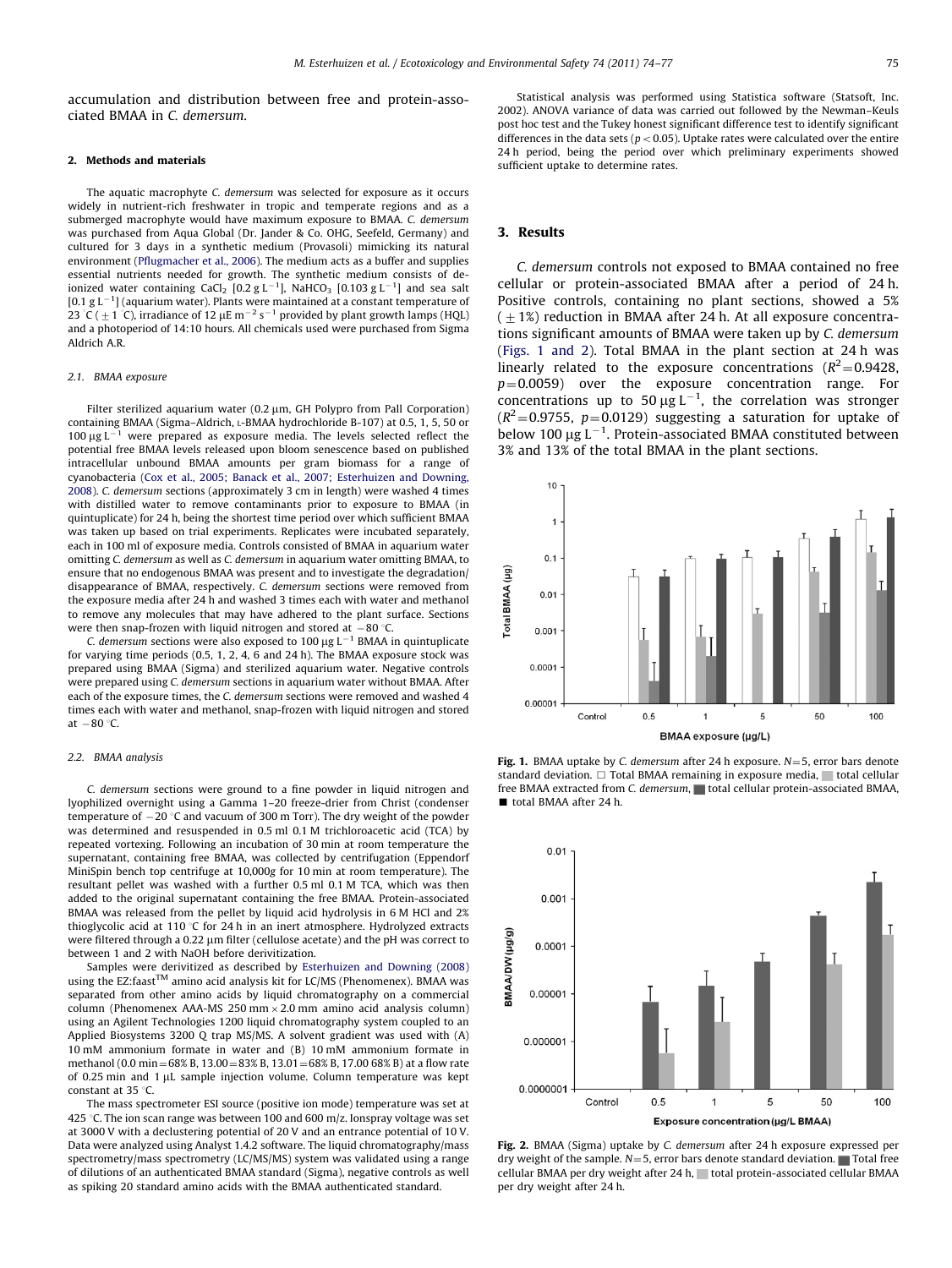<span id="page-2-0"></span>

Fig. 3. Total BMAA remaining in exposure media of 100 ug  $L^{-1}$ . Total free cellular BMAA and protein-associated BMAA after uptake by C. demersum over a period of 24 h.  $N=5$ , error bars denote standard deviation.  $-\times$  - BMAA in exposure media,  $-\bullet$  — cellular free BMAA in C. demersum, —  $-\bullet$  — — cellular bound BMAA over a period of 24 h.

BMAA removal from the media corresponded to the appearance of BMAA in both free and bound forms in the plant sections. The rate of disappearance of BMAA from the medium  $(0.068 \mu g)$  $\text{min}^{-1}$ ) was markedly higher than the loss in the controls lacking plants (0.27 ng min<sup>-1</sup>) indicating binding to or uptake by the plant. The rate of BMAA loss from the medium also corresponded to the rate of appearance  $(0.8945 \text{ ng min}^{-1}$  unbound and  $0.0045$  ng min<sup>-1</sup> bound) of BMAA in the plant section (Fig. 3). The highest rates of BMAA removal from the medium and increase in BMAA in the plants occurred after 120 min.

## 4. Discussion

BMAA uptake by C. demersum is proportional to BMAA exposure concentration. The combined amount of BMAA retrieved from the plant material, the remaining BMAA in the exposure media and the BMAA lost to degradation (as determined by control experiment) was less than the initial amount of BMAA in the exposure media. This may be explained by the loss of BMAA due to washing of the plant with water and methanol, which may have resulted in the removal of bound BMAA from the plant exterior. Plants use amino acids as a source of nitrogen ([Svennerstam et al., 2007\)](#page-3-0); however, the mechanism by which the plant access this nitrogen is unknown. The decrease in total BMAA after 24 h may be attributed to break down of BMAA and subsequent nitrogen utilization. Fig. 3 shows a 2 h delay in BMAA protein association with an accumulation rate of 0.0045 ng min<sup>-1</sup>. The ratio of free to bound BMAA was 13:1 for concentrations 0.5–50  $\mu$ g L<sup>-1</sup>; however, the ratio increased to 89:1 at 100  $\mu$ g L<sup>-1</sup> BMAA exposure concentration. The increased protein association rate at increased uptake rate suggests possible metabolism by the plant at low BMAA concentrations.

BMAA uptake by C. demersum follows Michaelis–Menten kinetics with a tendency to saturation. This corresponds with the findings of Borstlap et al. (1986) for amino acid uptake by plant cells.

Much lower BMAA amounts were attained than previously reported in cycads (Banack and Cox, 2003a, b; Murch et al., 2004a). Longer duration of exposure may result in a higher uptake of BMAA as well as a changed ratio of free and bound BMAAs.

These results constitute the first report of bioaccumulation of BMAA by an aquatic macrophyte. The use of environmentally relevant exposure concentrations (based on Cox et al., 2005; Esterhuizen and Downing, 2008) indicate that BMAA released from cyanobacterial blooms may be bioaccumulated in aquatic

biota and potential grazers. Such bioaccumulation and subsequent grazing allows the possibility of biomagnification in aquatic systems as demonstrated for a terrestrial system by Murch et al. (2004a, b). Additionally, the rapid uptake by, and protein association in C. demersum raises the question of bioaccumulation in terrestrial plants irrigated with bloom containing waters.

Unlike the ratio of free to protein-associated BMAA in cycad seeds (Murch et al. 2004a) or in free-living cyanobacteria (Cox et al., 2005; Esterhuizen and Downing, 2008), protein-associated BMAA in C. demersum was lower than the free BMAA. This was attributed to the relatively short exposure time.

## 5. Conclusion

This is the first report of uptake and accumulation of BMAA by an aquatic plant. The only currently known possible human exposure routes to BMAA are via the terrestrial system on Guam (via cycad and fruit bat) or by direct ingestion of cyanobacteria.

In conclusion, the rapid uptake and protein association of BMAA by the aquatic macrophyte, C. demersum, indicates a possible route for biomagnification and exposure to BMAA originating from free-living cyanobacteria. Additionally, the possibility of exposure via terrestrial plants as a result of irrigation with water containing BMAA is of potential concern. Finally, the potential for phytoremediation of water containing BMAA should not be overlooked.

## Acknowledgment

We would like to thank the Water Research Commission for funding this study as well as the Leibnitz Institute of Freshwater Ecology and Inland Fisheries for the facilities made available for the study. We acknowledge N. Schmittner and V. Viehmann for assistance in the research.

## References

- Banack, S.A., Cox, P.A., 2003a. Biomagnification of cycad neurotoxins in flying foxes. Implications for ALS-PDC in Guam. Neurology 61, 387–389.
- Banack, S.A., Cox, P.A., 2003b. Distribution of the neurotoxic nonprotein amino acid BMAA in Cycas micronesica. Bot. J. Linn. Soc. 143, 165–168.
- Banack, S.A., Johnson, H.E., Cheng, R., Cox, P.A., 2007. Production of the neurotoxin BMAA by a marine cyanobacterium. Mar. Drugs 5, 180–196.
- Borstlap, A.C., Meenks, J.L.D., Van Eck, W.F., Bicker, J.T.E., 1986. Kinetics and specificity of amino acid uptake by the duckweed Spirodela polyrhiza (L.) Schleiden. J. exp. Bot. 37, 1020–1035.
- Crine, P., Lemieux, E., 1982. Incorporation of canavanine into rat pars intermedia proteins inhibits the maturation of proopiomelanocortin, the common precursor to adrenocorticotropin and beta-lipotropin. J. Biol. Chem. 257 (2), 832–838.
- Cox, P.A., Banack, S.A., Murch, S.J., 2003. Biomagnification of cyanobacterial neurotoxins and neurodegenerative disease among the Chamorro people of Guam. PNAS 100, 13380–13383.
- Cox, P.A., Banack, S.A., Murch, S.J., Rasmussen, U., Tien, G., Bidigare, R.R., Metcalf, J.S., Morrison, L.F., Codd, G.A., Bergman, B., 2005. Diverse taxa of cyanobacteria produce b-N-methylamino-L-alanine, a neurotoxic amino acid. PNAS 102, 5074–5078.
- Esterhuizen, M., Downing, T.G., 2008. β-N-methylamino-L-alanine (BMAA) in novel South African cyanobacterial isolates. Ecotoxicol. Environ. Saf. 71, 309–313.
- Lobner, D., Piana, P.M.T., Salous, A.K., Peoples, R.W., 2007. ß-N-methylamino-Lalanine enhances neurotoxicity through multiple mechanisms. Neurobiol. Dis. 25, 360–366.
- McDaniel, C.M., Holterman, R.K., Bone, R.F., Wazniak, P.M., 1982. Amino acid transport in suspension-cultured plant cells. Plant Physiol. 69, 246–249.
- Metcalf, J.S., Banack, S.A., Lindsay, J., Morrison, L.F., Cox, P.A., Codd, G.A., 2008. Co-occurrence of  $\beta$ -N-methylamino-L-alanine, a neurotoxic amino acid, with other cyanobacterial toxins in British waterbodies, 1990–2004. Environ. Microbiol. 10, 702–708.
- Murch, S.J., Cox, P.A., Banack, S.A., 2004a. A mechanism for the slow release of biomagnified cyanobacterial neurotoxins and neurodegenerative disease in Guam. PNAS 101, 12228–12231.